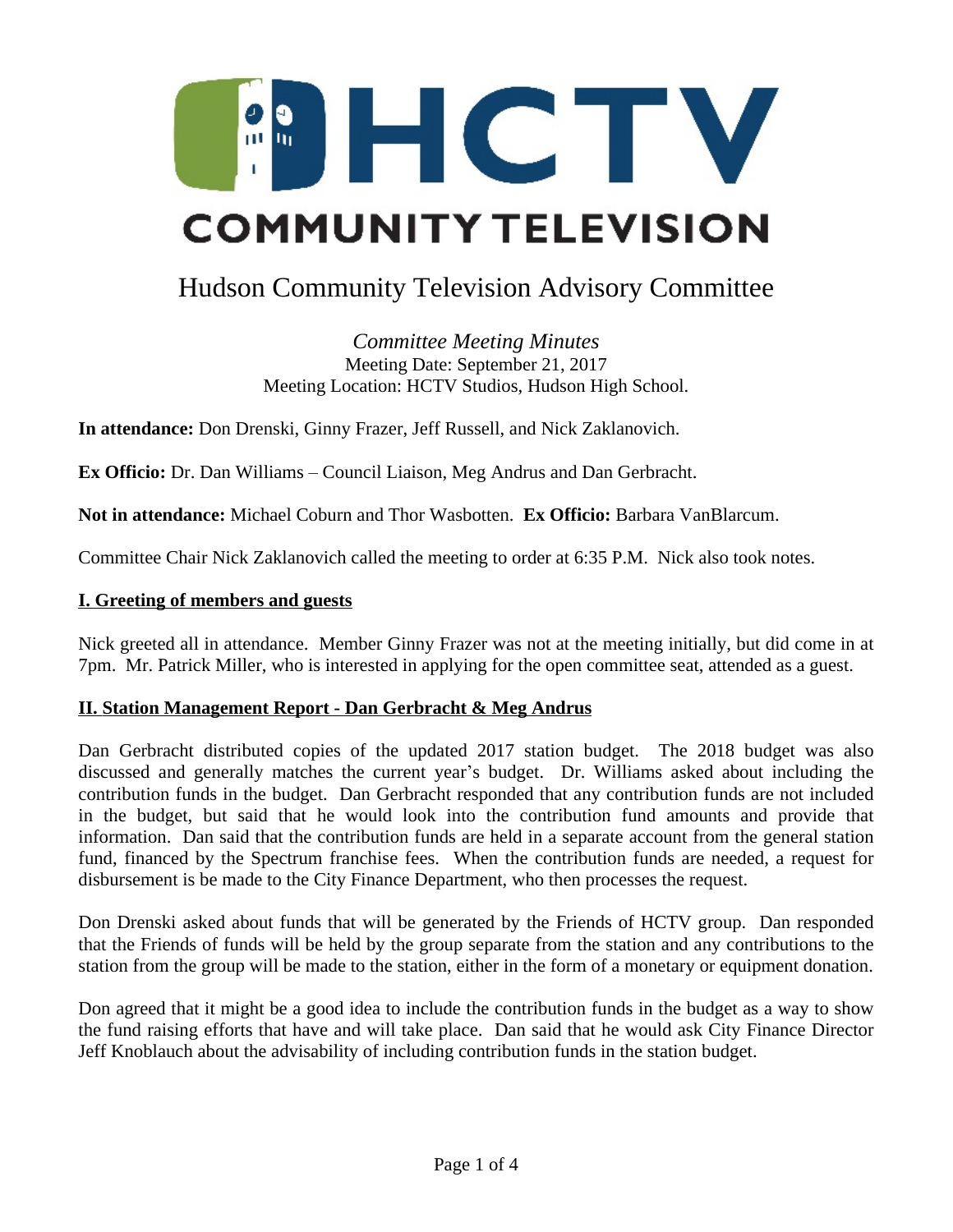# **II. Station Management Report - Dan Gerbracht & Meg Andrus, continued**

Dan said that he has been asked to generate a 5-Year equipment budget that would reference any equipment needs that may be needed in the next few years. Dan asked for suggestions from the committee on ideas for the equipment requirements.

Dr. Williams suggested that it would be a good idea for the committee to vote on making a recommendation to include contributions in the station's budget.

Dan reported that the new set construction project is nearly complete. The budget for the new set still has some funds remaining, but the remainder cannot be spent on anything other than set needs.

Dan said that the station recently recorded four candidate sessions for airing before the upcoming At-Large and Fourth Ward Council elections. Meg Andrus added that all of the recording sessions went well. The candidate sessions were produced by Ed Devlin and they will start airing on Channel 15 in the next week. The candidate sessions will be scheduled to assure fair exposure for all candidates.

Regarding current program productions, Dan said that Barbara Bos produced a program relating to the Fall Festival at Case Barlow Farm. Nick and Allyn Marzulla produced a new program about the Art on the Green Event. Frank Youngwerth produced a new Oral History program with World War II Veteran Lou Walker. Mr. Walker's daughter assisted with the oral history production about her father.

Meg and Barbara VanBlarcum traveled to The Gables of Hudson to record several other World War II veteran oral histories ahead of Veteran's Day. A new monthly show, "Retirepreneur" related to retirement networking and guidance will begin production next week. The Western Reserve Cooking School will be the site of a new cooking program that will be regularly produced.

The annual Hudson Schools Hall of Fame Induction Ceremonies will take place on October 6 & 7 with this year being the year for Distinguished Alumni Inductions and HCTV will record the festivities. Plans are also in place to record candidate's night for the League of Women voters at Laurel Lake, after several years of not being allowed to record the event.

Dan said that two Hudson High School football game productions have been completed and have gone well. The Homecoming Game, scheduled for Friday, September 22 is still in need of camera operators, if any of the committee members are available to help.

Meg produced a program about the "Bye, Bye Barrels" event that was held recently to celebrate the completion of the two-year Main Street reconstruction project. Her production also included a Facebook Live feed of the event. Dan said that he would be producing a couple of "fall programs" for the City related to the City's leaf collection and snow plowing operations.

Ginny Frazer asked if the links that appear at the bottom of the City's web page could include information about HCTV. Dan responded that he would check with the Communications Department to see if the station can be included on the web site. Ginny also asked about a press release story about the recent and numerous changes at the station. Nick interjected to say that he was almost done writing an article and would have a completed piece ready for review in the next week.

Dan said that he, Barb and Nick would be going to an industry seminar in Columbus on October 12 to meet with vendors and industry experts about new equipment and new industry capabilities.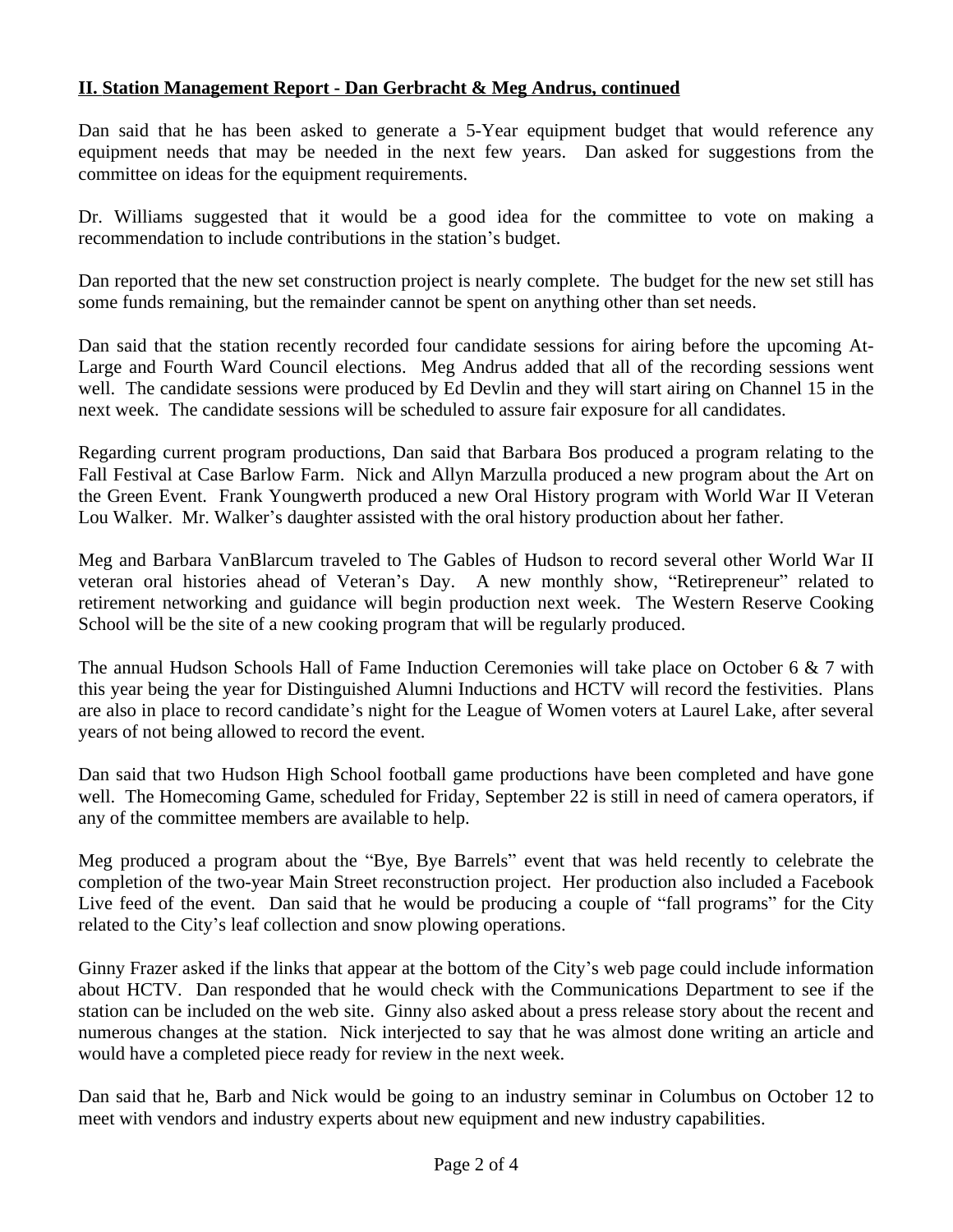# **II. Station Management Report - Dan Gerbracht & Meg Andrus, continued**

Meg mentioned that Leightronix, the vendor that supplies the live streaming and video storage system used by the station, recently published an article focused on HCTV's use of their systems. Dan shared the article with the committee members.

## **III. Approval of Previous Meeting Notes**

The draft notes from the August 17, 2017 committee meeting were approved as written and will be posted to the City web site.

# **IV. Community Organization Liaison**

Nick reported that only one response has been received from the e-mail blast that was sent out in August to city organizations. The only response was from the Hudson City Schools Foundation regarding recording at the Hall of Fame ceremonies. Barb has already arranged to accommodate the Foundation's needs.

Nick said that the committee's appearance at the recent Taste of Hudson event was successful and some new contacts were made. The word is that attendance at the event was good and the charity contributions resulting from the event were excellent.

### **VI. New Access Programming**

Nick said that editing is underway on Western Reserve Academy historian Thomas L. Vince's talk about the 175th Anniversary of Hudson's Christ Church, Episcopal. The program took place at the Hudson Country Club. The program should be ready for the schedule for next week.

Jeff Russell asked if a program was recorded about the relocated homes in the city. Dan said that Barb had recorded that subject with Mr. Vince for a previous "Good Day in Hudson" program.

# **VII. Previous Meeting Follow Up & Once Around**

Don Drenski made a motion that the committee vote in support of including contributions in the station's budget. Nick seconded the motion and the members in attendance approved the motion unanimously. Dr. Williams said that he would mention the committee's recommendation at council's budget review.

Jeff commented that during his previous talks with Patrick Miller, Patrick had asked him if the station had ever offered a video production class through Hudson Community Education and Recreation. Dan responded that training has never been offered for adults, but have been offered previously for young citizens. Dan said that he could look into doing an adult training course through HCER, but he wants to make sure that such a course would have the proper amount of community interest and would have good content to challenge the attendees. Meg added that perhaps including training in the use of Smartphones to record video could be an interesting subject for an adult training session.

Ginny said that a training course could be promoted as "Video in the Modern age" and could be a tool to promote the existence of the studio and the capabilities that the station has. Training could also be a source of additional income.